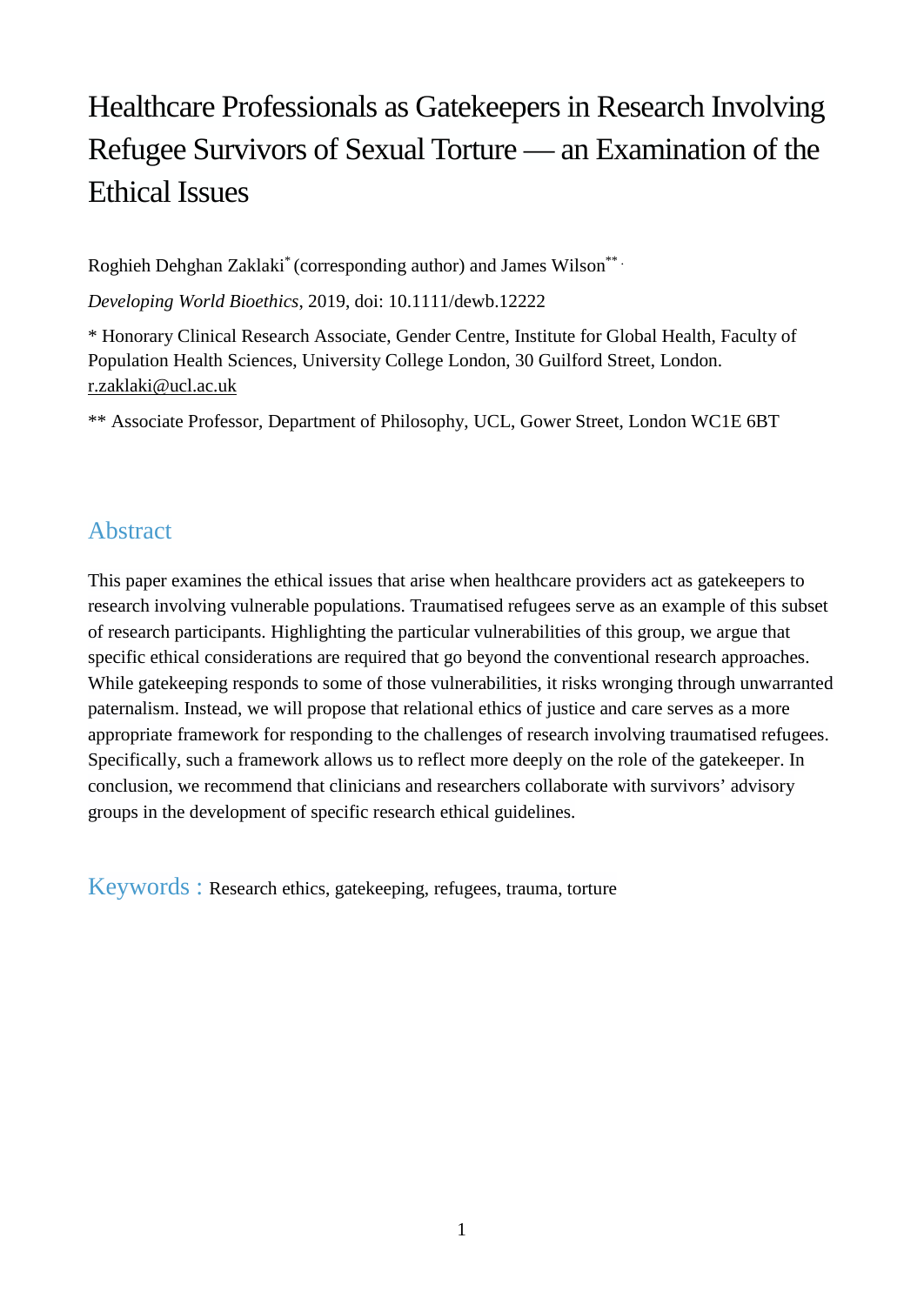### Introduction

<u>.</u>

In January 2017, one of the authors of this paper obtained the approval of a university research ethics committee to undertake a study on the mental health impacts of sexual torture in a cohort of refugee torture survivors from Muslim-majority countries in the UK. However, notwithstanding the fact that the university's ethical approval was in place, healthcare providers denied access to the torture victims.<sup>1</sup> While part of the reason seemed to be related to their high workload, the main barrier was concerns for the vulnerability of the target population. Since this experience has important resonance internationally too, this essay will critically examine the ethical issues implicated in gatekeeping research participation of vulnerable population by taking tortured refugees as a 'case study'- with a special focus on sexual violence. We will argue that the wellmeaning paternalism of healthcare providers in this context and similar circumstances fails to provide an ethically appropriate response. While research on torture in general has been proliferating since the 1980s, sexual torture has received almost no attention. This academic silence is partly—if not mostly—due to ethical concerns of harm to research participants.<sup>2,3,4</sup>Accordingly, when studying sexual violence in refugee torture survivors, clinicians and human rights activists cite their ethical duty of protection to restrict access to survivor-research participants.Within this context, we will argue that healthcare professionals' gatekeeping of research participation can best be assessed within the relational ethics of justice and care. The paper divides into four parts, which together challenge the common understanding of what constitutes vulnerability in this cohort, as well as the traditional ethical responses to those vulnerabilities. It begins with a brief background on research bioethics and gatekeeping. The second section evaluates the vulnerabilities of refugee torture survivors, opposing the commonly held view that tortured refugees are vulnerable particularly due to the risk of retraumatisation, rather than because of other variables of vulnerability, such as socio-political disadvantages.

Section three discusses the role of paternalism as the usual response to vulnerability. Drawing on principle-based frameworks that often regulate the relationship between the researcher and the human research subject, we argue that while these approaches are somewhat relevant, they fail to capture the complexity and plurality of the ethics of researching refugee torture survivors. We pursue two main lines of argument to illustrate this point; the first argument centres on the particular vulnerabilities of torture survivors that require specific ethical considerations, and the second argument relates to the issues of care, power, and responsibility as they pertain to the role of gatekeepers.<sup>5</sup> We acknowledge that tortured refugees do and should expect some degree of gatekeeping from professionals as a form of protection, but we argue that such gatekeeping should

<sup>1</sup> NHS ethical approval was not required since the research did not involve NHS institutions/patients.

<sup>2</sup> Agger, I. (1989). Sexual torture of political prisoners: An overview. Journal of Traumatic Stress 2(3), pp. 305-318.

<sup>3</sup> Cunningham, M. & Cunningham, J.D. (1997). Patterns of Symptomatology and Patterns of Torture and Trauma Experiences in Resettled Refugees. Australian & New ZealandJournal of Psychiatry 31(4), pp. 555–565.

<sup>4</sup> Canning, V. (2016). Unsilencing Sexual Torture: Responses to Refugees and Asylum Seekers in Denmark. British Journal of Criminology 56(3), pp. 438-455.

<sup>5</sup> Davis, J.C. (2003) Gate Keeping in Family Therapy Supervision: An Exploratory Qualitative Study. Purdue University Library. Retrieved January 5, 2018, from <http://docs.lib.purdue.edu/dissertations/AAI3124139/>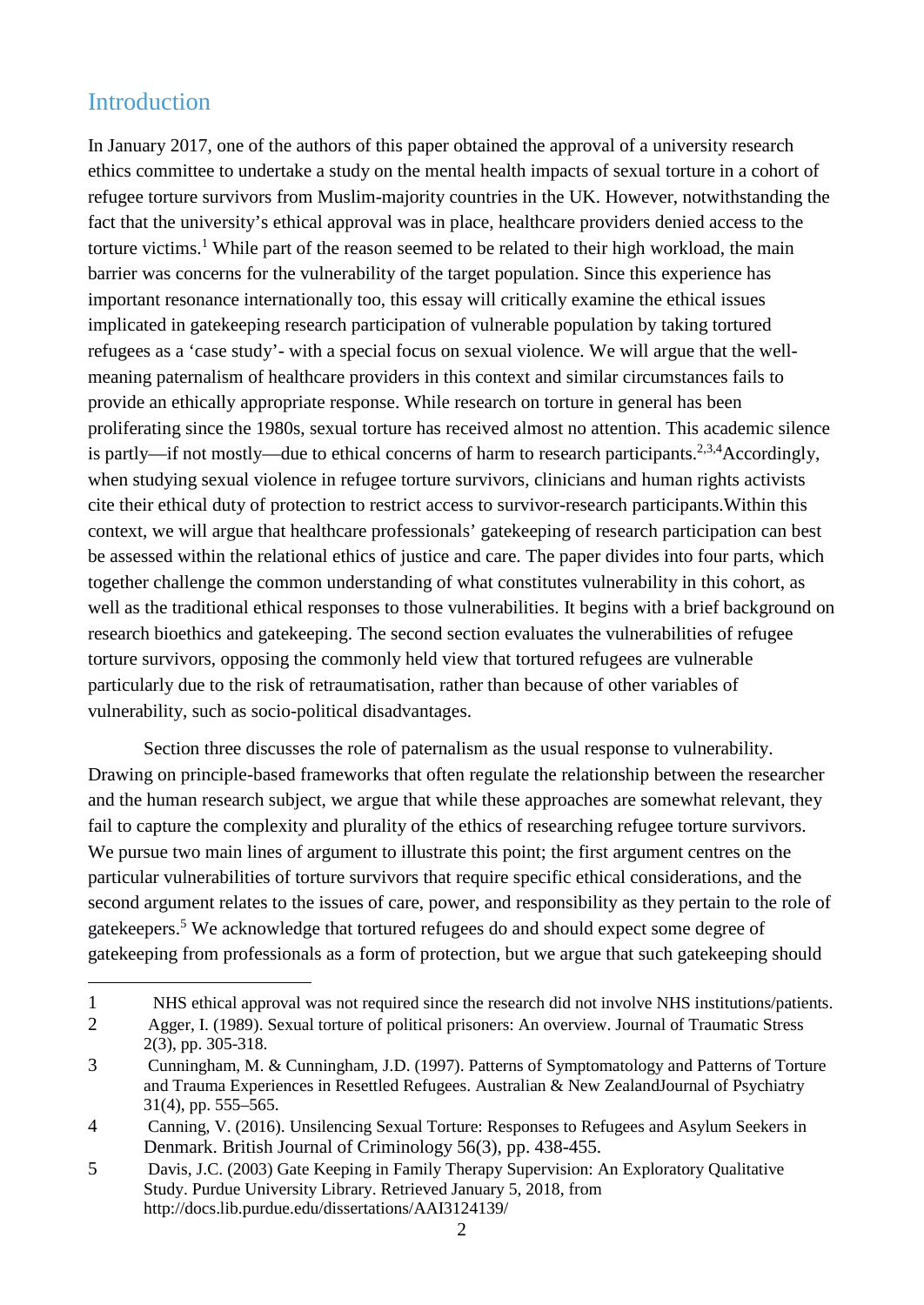occur within the relational ethics of justice and care. Thus, the final section argues that gatekeeping should take the form of a self-reflexive dialogue between all stakeholders: the researcher, the professional caregiver and the torture survivor. Moreover, healthcare professionals who attend traumatised refugees ought to support research that encompasses this cohort's voice and respects their interpretation of autonomy and beneficence. Such an approach is crucial given the strong evidence of refugees' unmet health needs, especially psychological difficulties.<sup>6,7</sup> Engaging with academic researchers to co-create an institutional environment that will support inclusion of traumatised refugees as research participants is part of the ethical and professional duties of healthcare professionals who have the privilege of working with this hard-to-reach population.

## Background

1

There is no doubt that the 21.3 million refugees worldwide have complex physical and psychological health needs. A review of literature bearing on the issue of mental health in UK refugees indicates a higher prevalence of mental disorders and somatisation as well as a poor response to conventional therapeutic approaches.<sup>8,9,10,11</sup> Similar outcomes can also be found in torture survivors, especially those subjected to sexual torture.<sup>12,13,14,15</sup> The 1984 Convention Against Torture defines torture as mental and physical suffering inflicted or sanctioned by official authorities. Likewise, sexual torture is any sexual offence committed within this context.<sup>16</sup> In high

<sup>6</sup> Bhugra, D., & Becker, M.A. (2015). Migration, cultural bereavement and cultural identity. World Psychiatry 4(1), pp. 18-24.

<sup>7</sup> Watts, C., Hossain, M., & Zimmerman, C. (2013). War and Sexual Violence- Mental Health Care for Survivors. The New England Journal of Medicine 368(23).

<sup>8</sup> Craig, T., Mac, Jajua. P., & Warfa, N. (2009). Mental health care needs of refugees. Psychiatry 8(9)

<sup>9</sup> McColl, H., & Johnson, S. (2006). Characteristics and needs of asylum seekers and refugees in contact with London community mental health teams. Social Psychiatry and Psychiatric Epidemiology 41, pp. 789-795

<sup>10</sup> Karpuk, D., Cunningham, M., Kaur, R., Short, S., Cannon, C., Odunukwe, D., & Beech, J. (2012). Understanding how asylum seekers and refugees access and experience mental health support in Leeds. A Report on PAFRAS/Touchstone Action Research Project 2011-2012, NHS Airedale, Bradford and Leeds.

<sup>11</sup> Watters, C. (2011). Emerging paradigms in the mental health care of refugees. Social Science & Medicine 52, pp. 1709–1718.

<sup>12</sup> Kira, I.A., Smith, I., Lewandowski, L., & Templin, T. (2010). The Effects of Gender Discrimination on Refugee Torture Survivors: A Cross-Cultural Traumatology Perspective. Journal of the American Psychiatric Nurses Association 16(5), pp. 299-306.

<sup>13</sup> Oosterhoff, P., Zwanikken, P., & Kett, E. (2004). Sexual torture of men in Croatia and other conflict situations: An open secret. Reproductive Health Matters 12(23), 68–77

<sup>14</sup> Peel, M. (2004). Rape as a method of torture. London: Medical Foundation for the Care of Victims of Torture

<sup>15</sup> Seltzer, A. (2004). Rape and mental Health: the Psychiatric Sequelae of Violation as an Abuse of Human Rights. In: M. Peel (Ed), Rape as a Method of Torture. London: Medical Foundation for the Care of Victims of Torture

<sup>16</sup> Convention against Torture and Other Cruel, Inhuman or Degrading Treatment or Punishment. United Nations General Assembly, December 1984. Retrieved Nov 28, 2016, from <http://www.un.org/documents/ga/res/39/a39r046.htm>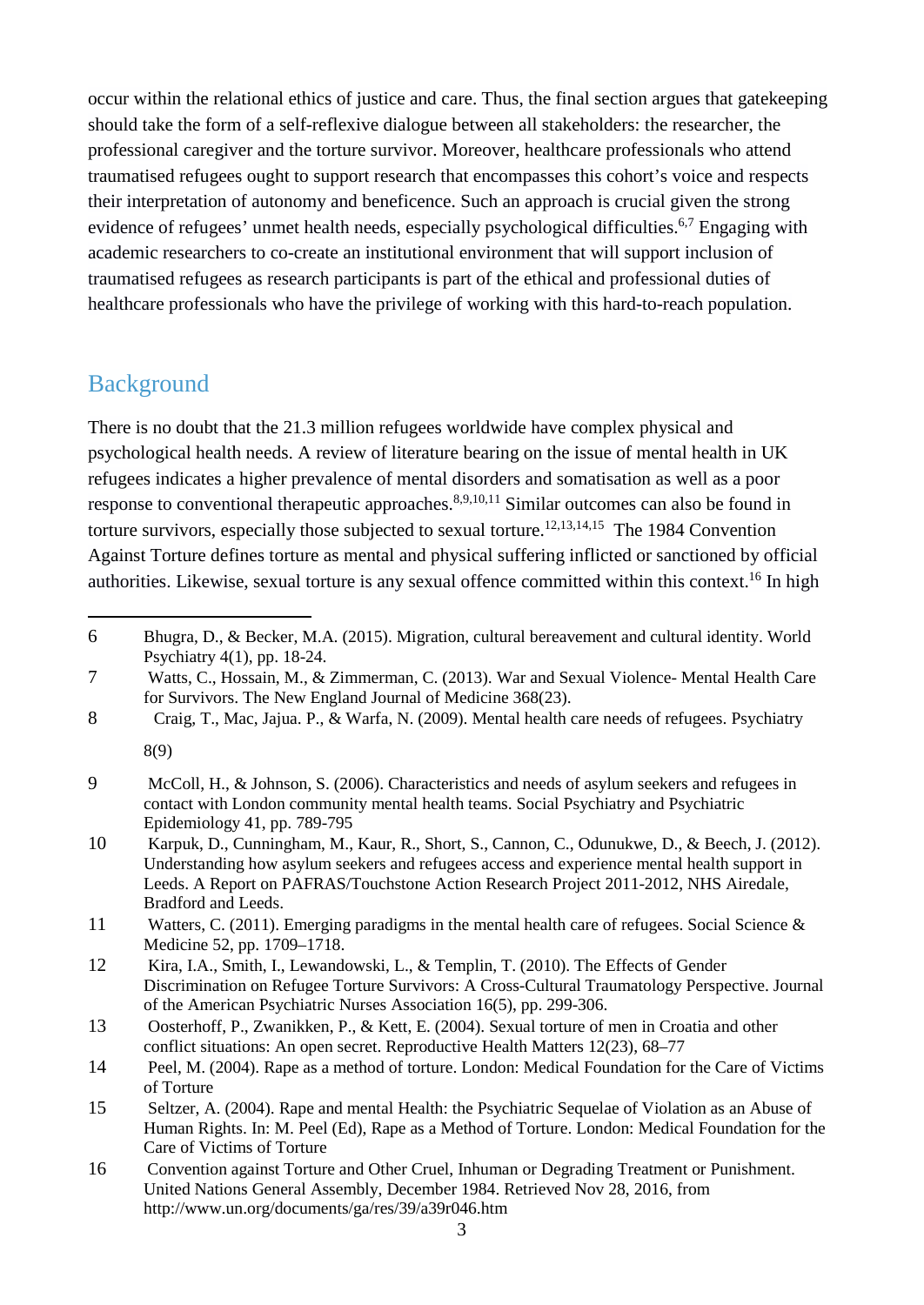income countries, torture is reported by 30% to 84% of asylum seekers. Amongst those who report being tortured, 78% – 80% of women and 25% – 56% of men have also experienced sexual torture. The wide variations in these estimates reflect methodologically diverse investigations and heterogeneity of study populations. $17,18,19$ 

It is becoming increasingly evident that the long-term impacts of violence are linked to a victim's socio-cultural background, and the most effective rehabilitation services are contextualised to an individual's specific history<sup>20,21,22,23</sup>. Hence, in the first Global Summit to End Sexual Violence that took place in London in 2014, the 148 participating countries endorsed a resolution that supported the promotion and funding of further research.<sup>24</sup> Despite its high prevalence and poor health outcomes, sexual torture has received little attention in the world of health-related research. This modicum of academic interest seems to be principally driven by ethical issues surrounding research involving sexually traumatised refugees. 25,26 Ethical concerns for study participants are frequently framed within a principlist approach.<sup>27</sup> Principlism analyses ethical decisions by relying on the four principles of autonomy, non-maleficence, beneficence and justice. As such, a research project is deemed ethical when autonomy is established through informed consent and voluntary participation, the study's benefits outweigh its harms, confidentiality is respected, and justice is secured by a fair distribution of the advantages and disadvantages of the research.<sup>28,29</sup> The principles are in place to protect research participants from an approach that would allow the interest of individuals to be sacrificed for the wider social benefit. This bioethical framework plays a major role in establishing the perspectives and the norms that inform decisions of both Research

- 19 Lunde, I., & Ortmann, J. (1990). Prevalence and sequelae of sexual torture. The Lancet. 336 (8710), pp. 289-291
- 20 Bracken, P. (2001). Post-modernity and post-traumatic stress disorder. *Social Science & Medicine*  53(6), pp. 733-743
- 21 Leatherman, J. L. (2011). Sexual Violence and Armed Conflict. Cambridge: Polity Press
- 22 Summerfield D (1996) The Impact of War and Atrocity on Civilian Populations: Basic Principles for NGO Interventions and a Critique of Psychosocial Trauma Projects. Retrieved August 26, 2018, from [https://www.freedomfromtorture.org/sites/default/files/documents/Summerfield-](https://www.freedomfromtorture.org/sites/default/files/documents/Summerfield-ImpactOfWar%2525252520.pdf)[ImpactOfWar%20.pdf](https://www.freedomfromtorture.org/sites/default/files/documents/Summerfield-ImpactOfWar%2525252520.pdf)
- 23 Watts, Hossain & Zimmerman, op. cit. note 7
- 24 See: https://www.gov.uk/government/collections/2014-global-summit-to-end-sexual-violence-inconflict
- 25 Canning, op. cit. note 4

- 26 Seltzer, op. cit. note 15
- 27 Beauchamp, T., & Childress, J. (2013). Principles of Biomedical Ethics. New York: Oxford UniversityPress
- 28 Dominelli, L., & Holloway, M. (2008). Ethics and governance in social work research in the UK. British Journal of Social Work 38(5), pp. 1009–102.
- 29 Fisher, C. B. (1999). Paper Three: Relational Ethics and Research with Vulnerable Populations. In: Research Involving Persons with Mental Disorders That May Affect Decision making Capacity, Report, National Bioethics Advisory Commission, US, March. Retrieved August 26, 2018 from <https://bioethicsarchive.georgetown.edu/nbac/capacity/volumeii.pdf>

<sup>17</sup> Busch, J., Hansen, S.H., & Hougen, H.P. (2014.) Geographical distribution of torture: An epidemiological study of torture reported by asylum applicants examined at the Department of Forensic Medicine. University of Copenhagen. Torture 25(2).

<sup>18</sup> Kalt, A., Hossain, M., Kiss, L., Zimmerman, C. (2013). Asylum Seekers, Violence and Health: A Systematic Review of Research in High-Income Host Countries. American Journal of Public Health. 103(3), pp. 30-42.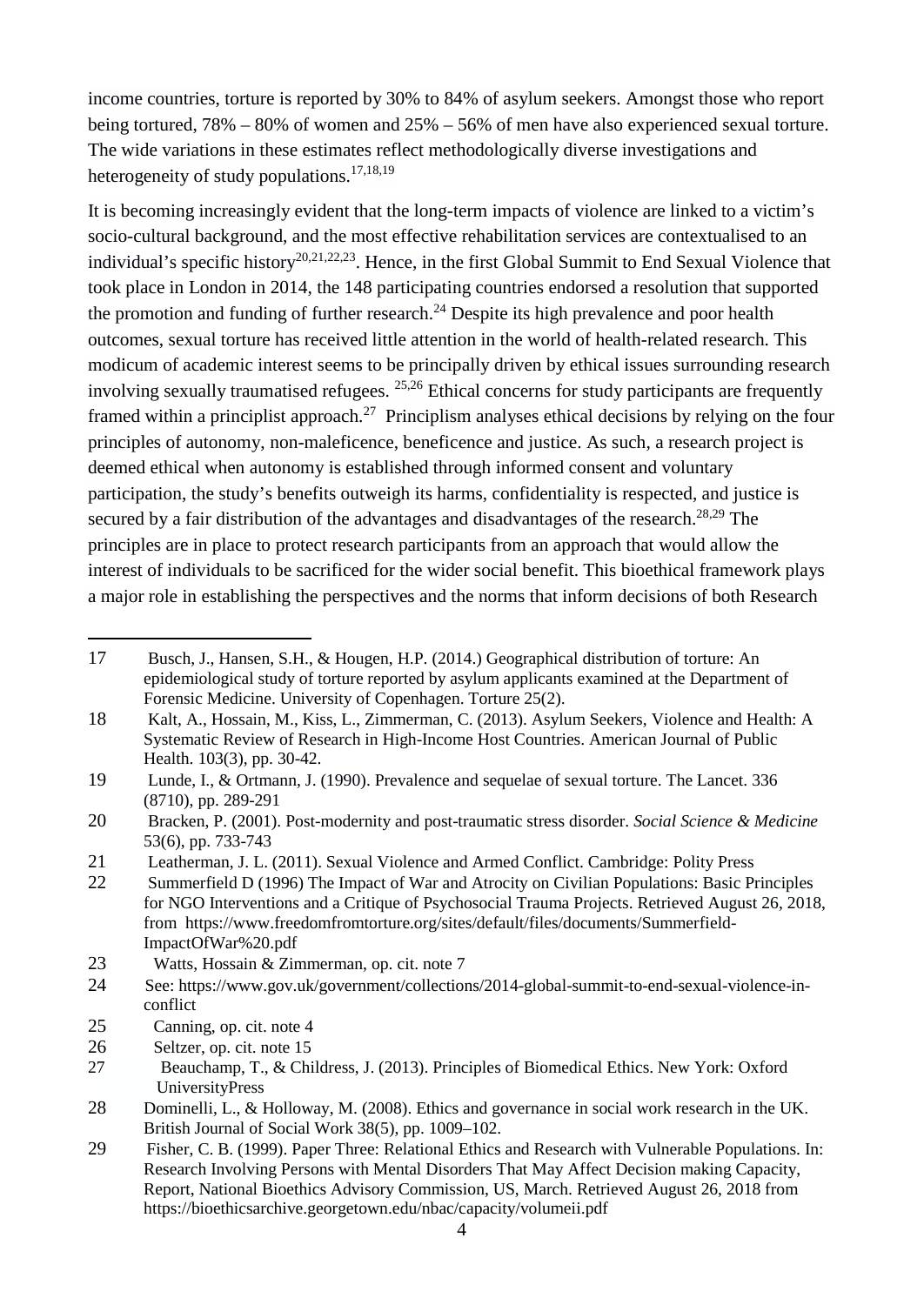Ethics Committees (RECs) and healthcare providers who gatekeep access to research participants of sexual violence.<sup>30,31</sup> Gatekeeping, a word rooted in military tradition, describes 'the activity of controlling, and usually limiting, general access to something'.<sup>32</sup> Within the realm of health research, the word denotes 'the process whereby healthcare providers prevent access to eligible patients for research recruitment'.<sup>33</sup> After obtaining ethical approval from academic institutions, gatekeeping in the context of tortured refugees research occurs by various actors: healthcare professionals (HCPs), human rights activists and community leaders.While the dilemma remains old — 'harm avoidance, the risks to the individual versus the benefits to the community, and respect for persons'<sup>34</sup>, changing socio-political contexts may require a re-appraisal of old principles. Some scholars, like Mackenzie et al<sup>35</sup>, raise important questions about whether biomedically orientated RECs are competent enough to decide the ethical issues of refugee and social science research. If they are not, then the role of the gatekeeper could be seen as especially important backstop. Conversely, gatekeeping has been strongly challenged by researchers in palliative care, a relatively new field of medicine in need of methodologically robust studies. Palliative care studies are routinely hampered by recruitment issues, resulting in research with small sample sizes or, more often, research prospects that never come to fruition. For that reason, Kars et al<sup>36</sup> undertook a systematic review to examine the reasons for gatekeeping in palliative care research; they found that concerns of patient vulnerability and the subsequent protective approach of healthcare professionals were the most frequently encountered barriers to participant recruitment. As a result, it is not uncommon for palliative care researchers to acknowledge that the 'efforts made with recruitment' outweigh 'the outcome' they achieve<sup>37</sup>, and this also parallels one of the authors' own experience of conducting an investigation into the mental health impacts of sexual torture in refugees. Crucial to gaining a more perspicuous overview of the ethics of gatekeeping for this cohort is a better understanding of their vulnerabilities, as the next section examines.

### Vulnerability

1

The term vulnerability will be used here to refer to individuals and groups who are relatively more fragile than the general population due to certain characteristics that interfere with human thriving

<sup>30</sup> Fraga, S. (2016). Methodological and ethical Challenges in Violence Research. Porto Biomedical Journal [1 \(2\)](https://www.sciencedirect.com/science/journal/24448664/1/2), pp. 77-80.

<sup>31</sup> Mackenzie, C., McDowell, C., & Pittaway, E. (2007). Beyond "do no harm": The challenge of constructing ethical relationships in refugee research. Journal of Refugee Studies 20 (2), 299–319

<sup>32</sup> Willems, D. L. (2001). Balancing rationalities: Gatekeeping in health care. Journal of Medical Ethics, 27 (1),pp. 25–29.

<sup>33</sup> [Sharkey, K.](https://www.ncbi.nlm.nih.gov/pubmed/?term=Sharkey%252520K%2525255BAuthor%2525255D&cauthor=true&cauthor_uid=20439334), [Savulescu J,](https://www.ncbi.nlm.nih.gov/pubmed/?term=Savulescu%252520J%2525255BAuthor%2525255D&cauthor=true&cauthor_uid=20439334) [Aranda, S.](https://www.ncbi.nlm.nih.gov/pubmed/?term=Aranda%252520S%2525255BAuthor%2525255D&cauthor=true&cauthor_uid=20439334), & [Schofield, P.](https://www.ncbi.nlm.nih.gov/pubmed/?term=Schofield%252520P%2525255BAuthor%2525255D&cauthor=true&cauthor_uid=20439334) (2010). Clinician gatekeeping in clinical research is not ethically defensible: an analysis. Journal of Medical Ethics 36(6), pp. 363–366.

<sup>34</sup> McWhirter, R.E. (2012). The history of bioethics: implications for current debates in health research. Perspect Biol Med 55 (3), pp. 329-338.

<sup>35</sup> Mackenzie, McDowell, & Pittaway, op. cit. note 31

<sup>36</sup> Kars, M. C., Van Thiel, J.G., Van der Graaf, R., Moors, M., & De Graeff, A. (2015) A systematic review of reasons for gatekeeping in palliative care research. Palliative Medicine 30(6), pp. 533– 548.

<sup>37</sup> Ewing, G., Rogers, M., Barclay, S., McCabe, J., Martin, A, & Todd, Ch. (2004). Recruiting patients into a primary care based study of palliative care: why is it so difficult? Palliative Medicine 18, 452-456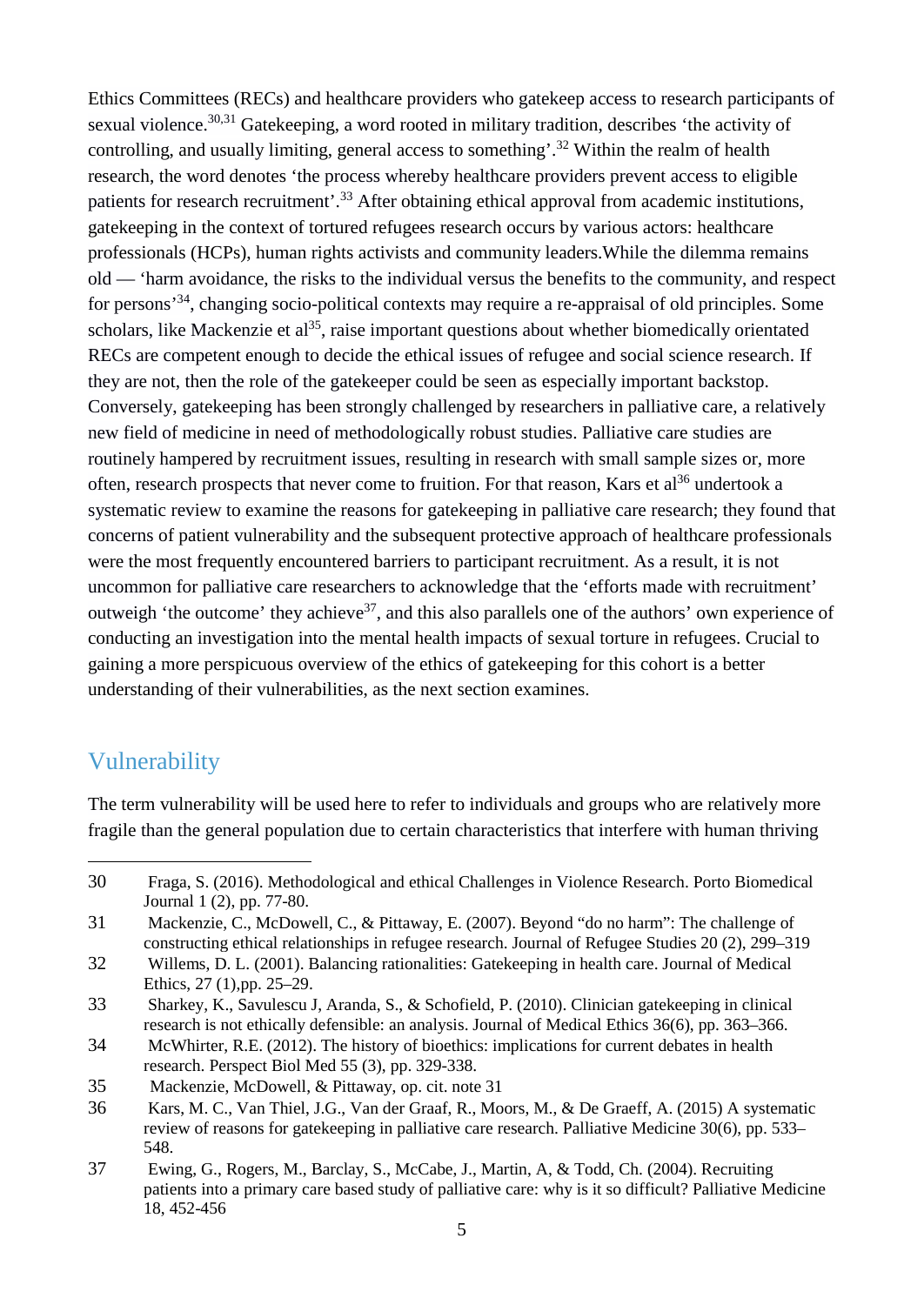and prospering.<sup>38</sup> Vulnerability is a complex and socially constructed concept that is mediated by a whole set of variables, including 'race/ethnicity, socioeconomic status, geography, gender, age, disability status, and risk status related to sexual identity and behaviour'.<sup>39</sup> Similarly, the vulnerabilities of refugee survivors of sexual torture is plural and compounded; its dynamics are amplified by cultural differences and the historic power imbalances enmeshed with abuse and subordination.<sup>40</sup> Three of these vulnerabilities transpire as central to research ethics that concern refugees exposed to sexual torture: first, the history of trauma coupled with the sensitivity of sexual violence as a research topic; second, belonging to a minority group in the host country; third, the political dimension of torture which leads to mistrust in figures of authorities and official power.

#### Trauma: the fear of re-traumatisation

There are divergent opinions on the propriety of sexual torture as a topic for health research. On one end of the spectrum, investigators like Canning  $(2016)^{41}$  advocate for the 'unsilencing' of sexual torture; at the other end, the World Health Organisation (WHO) has argued that the silence around sexual violence is inevitable and 'well-founded' because of its potential to cause 'social, physical, psychological and/or legal' harm.<sup>42</sup>

More specifically, sexual torture is a type of trauma that is routinely linked to post-traumatic stress disorder (PTSD); <sup>43,44</sup> hence, re-traumatisation of study participants is thought by many to be highly likely. However, these intuitively sound concerns have not been verified by empirical papers produced to date. In fact, the risk of re-traumatisation is mostly refuted by the current body of literature investigating sexual violence in the general population (not tortured or conflict

40 Mackenzie, McDowell, & Pittaway, op. cit. note 31

<u>.</u>

<sup>38</sup> Wiles, J. (2011). Reflections on being a recipient of care: vexing the concept of vulnerability. Social & Cultural Geography 12 (6), pp. 573-588.

<sup>39</sup> Rogers, J., & Kelly, U. A. (2011). Feminist intersectionality: bringing social justice to health disparities research. Nurs Ethics 18 (3), pp. 397–407.

<sup>41</sup> Canning, op. cit. note 4

<sup>42</sup> World Health Organization (2007). WHO ethical and safety recommendations for researching, documenting and monitoring sexual violence in emergencies. Retrieved August 26, 2018, from [http://www.who.int/gender/documents/OMS\\_Ethics&Safety10Aug07.pdf](http://www.who.int/gender/documents/OMS_Ethics&Safety10Aug07.pdf)

<sup>43</sup> Basoglu, M., Jaranson, J.M, Mollica, R., & Kastrup M (2001). Torture and Mental Health. In: E. Gerrity, F. Tuma, & TM. Keane (Eds), The Mental Health Consequences of Torture (pp.35-62). New York: Springer US.

<sup>44</sup> Agger, I., & Jensen S.B. (1993). The Psychosexual Trauma of Torture. In J.P. Wilson, & B. Raphael (Eds.), International Handbook of Traumatic Stress Syndromes (pp. 685-702). New York: Springer US.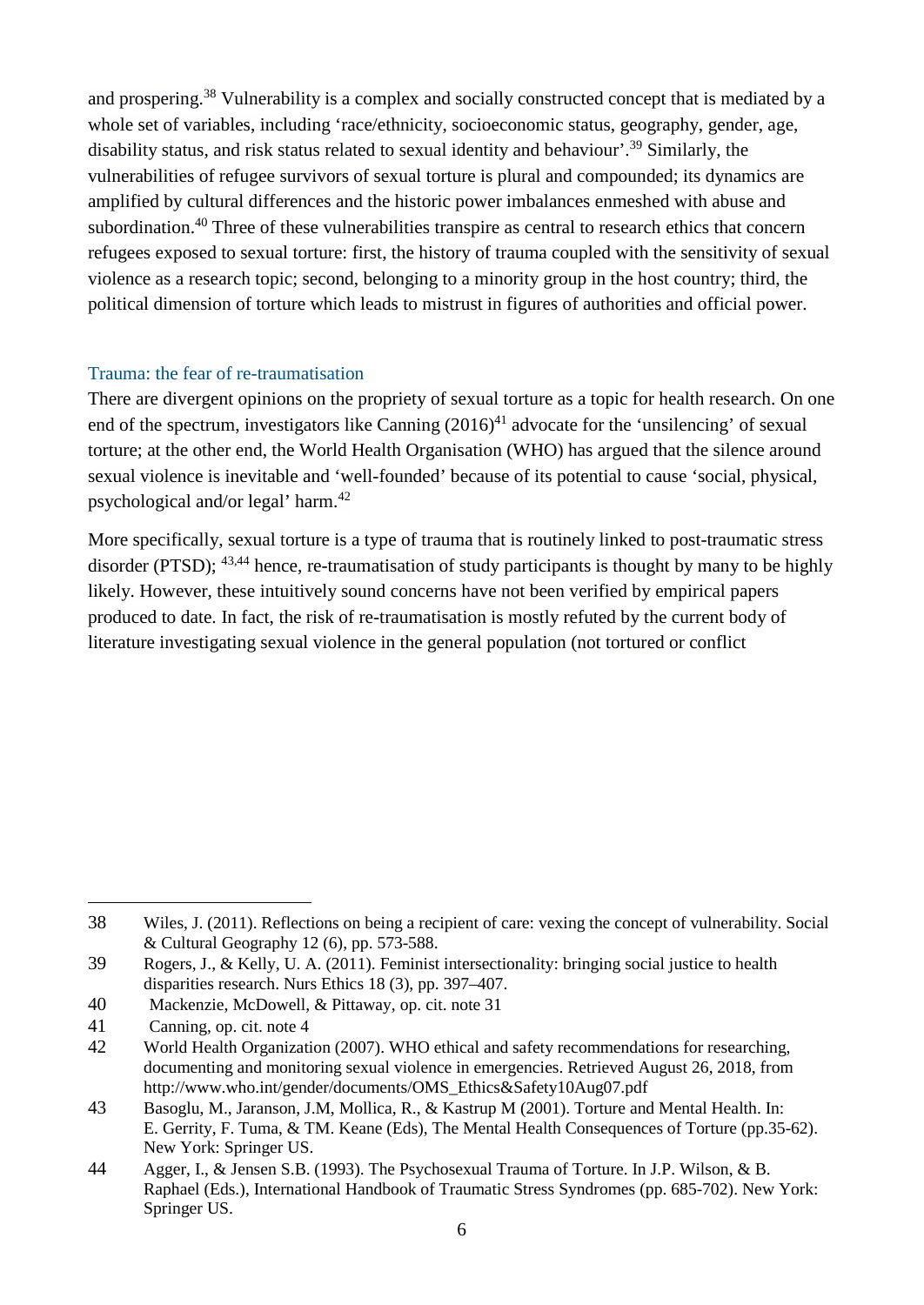zones).45,46,47,48,49,50 For example, a meta-analysis of 70 samples investigating participants' reaction to trauma research<sup>51</sup> reveals that while some factors such as trauma-exposure, the severity of trauma, sexual violence and PTSD are linked with adverse psychological impact in trauma research, the resulting distress is minimal and short-lasting. Equally important, the majority of research participants found the experience to be beneficial and empowering. On closer inspection, however, these outcomes are open to a number of critiques. For instance, at the methodological level, there is limited diversity of samples, inconsistent heterogeneity of trauma types (from childhood sexual trauma to adult rape and from college students to psychiatric inpatients) and varying trauma definitions used in the studies. What's more, the stated outcomes might not be transferable to the refugee population. It is also important not to fully dismiss the concerns of healthcare providers since their concerns are informed by their own experiences of working with this population group. They recognise the possibility that recalling the trauma history can cause acute physical symptoms, panic attacks and hyperventilation, potentially requiring referral to Accident and Emergency services. Still, their experiences often reflect the dynamics of either a clinical setting or an interview for medicolegal report-writing rather than a research context. Subsequently, there may be an inherent tension between the clinical and research perspectives.

In summary, the assessment of sexual torture as a topic too sensitive and too risky for research remains no more than speculation at the moment due to lack of evidence. The discrepancy between the ethical presumption of intolerable risk to participants and the empirical data necessitates a thorough normative and theoretical analysis of the ethical issues surrounding research on sexually traumatised refugees. The following discussions will proceed in this light.

#### Minority research

1

'Instability, insecurity, fear, dependence and loss of autonomy' as well as the 'disruption of community and family support systems',<sup>52</sup> linguistic challenges and racism comprise some of the

- 45 Decker, S. E., Naugle, A.E., Carter-Visscher, R., Bell, K., & Seifert, A. (2011). Ethical Issues in Research on Sensitive Topics: Participants' Experiences of Distress and Benefit. Journal of Empirical Research on Human Research Ethics 6(3), 55–64.
- 46 Goossens, I., Nicholls, T.L., Torchalla, I., Brink, J., & De Ruiter, C. (2016). The Perceived Impact of Trauma-Focused Research on Forensic Psychiatric Patients with Lifetime Victimization Histories. Journal of Empirical Research on Human Research Ethics 11(4), pp. 334–345.
- 47 Jain, S., Nazarian, D., Weitaluf, J.C., & Lindley, S. (2011). Overview of bioethical issues in contemporary ptsd treatment and research: Considering priorities for future empirical ethics investigation. AJOB Primary Research 2(4), pp. 26–32.
- 48 Johnson, M. E., Kindo, K.K., Brems, Ch., Ironside, E.F., & Eldridge, G.D. (2016). Mental Health Research in Correctional Settings: Perceptions of Risk and Vulnerabilities. Ethics and Behavior 26(3), pp. 238–251.
- 49 Legerski, J. P., & Bunnell,S. L. (2010). The risks, benefits, and ethics of trauma-focused research participation. Ethics and Behavior 20(6), pp. 429–442.
- 50 Nielsen, L. H, Hansen M, Elklit, A., & Bramsen, R.H. (2016.) Sexual Assault Victims Participating in Research: Causing Harm When Trying to Help? Archives of Psychiatric Nursing 30 (3), pp. 412– 417.
- 51 Jaffe, A. E., DiLillo, D., Hoffman, L., [Haikalis, M.](https://www.ncbi.nlm.nih.gov/pubmed/?term=Haikalis%25252525252520M%2525252525255BAuthor%2525252525255D&cauthor=true&cauthor_uid=26051308), &Dykstra, R.E. (2015). Does it hurt to ask? A meta-analysis of participant reactions to trauma research. Clinical Psychology Review 40, pp. 40– 56

<sup>52</sup> WHO, op, cit. note 42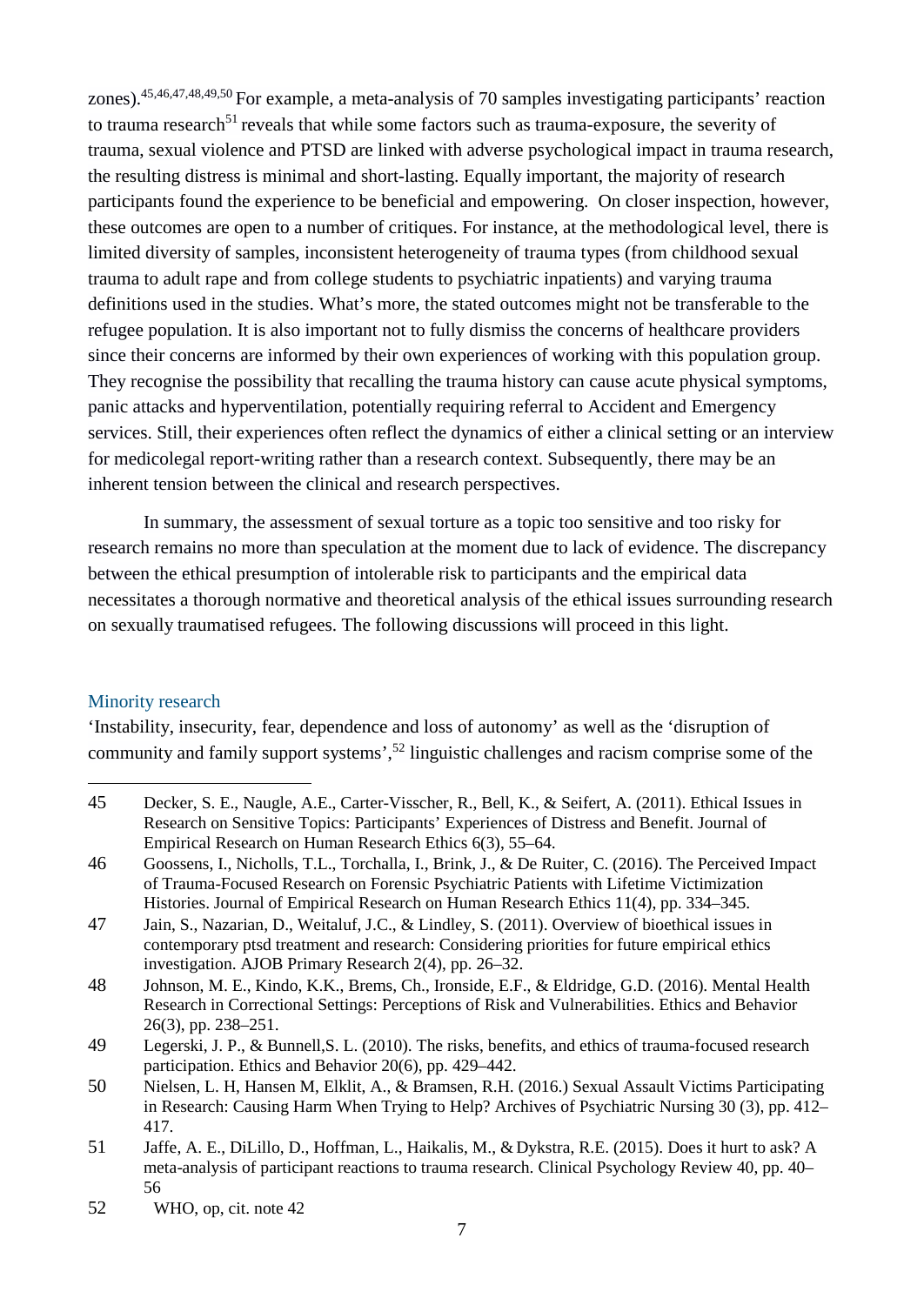unique burdens for displaced and traumatised individuals. These vulnerabilities raise a series of ethical issues which Research Ethics Committees (RECs) often respond to by safeguarding autonomy and voluntary participation through informed consent as the main regulatory tools. While high quality informed consent is clearly crucial for research involving tortured refugees, the commonly made assumption that informed consent is a uniquely effective means of respecting autonomy is questionable in vulnerable populations.<sup>53</sup> For example, vulnerable research participants may not be able to distinguish between therapeutic and experimental interventions, thereby undermining any consent provided.<sup>54</sup> Individuals might also be misled by the wording and phrases used to describe a project. Further, there is a risk that this population could fall under the false impression that research carries a direct benefit to them or that participation is a legal requirement. The latter point in particular deserves special emphasis; refugees or asylum seekers with an uncertain legal status can find themselves in situations that curtail their sociopolitical powers, adding to the risk of coercion or acquiescence with authority of the researcher and healthcare providers. Additional risks of coercion can result from incentives or healthcare professionals' involvement in recruitment.<sup>55</sup> The latter becomes an issue when one turns to HCPs for access to participants. For instance, asylum seekers may assume that research participation may positively impact their legal status or garner the support or HCPs. This is certainly not to say that informed consent is redundant; rather, great care needs to be taken in obtaining consent, and consent alone is insufficient to establish that a research protocol is ethical. In addition, group stigmatization is regarded as one of the undeniable risks of minority research because it involves a group of people who may already be subjected to hostility and stereotypes within a host country. A study that is not handled with care can potentially compound their discrimination and oppression. Consider the study that we discussed in the introduction, which seeks to investigate the impact of sexual torture on Muslim refugees. Given the anguish and humiliations Muslim men suffered in Abu Ghraib and Iraqi prisons at the hands of coalition authorities who leveraged stereotypes of sexualised and racialised Muslim men, such a line of study may be construed as reinforcing the same stigmas that were operationalised by torturers in order to demean and degrade Muslim men.<sup>56</sup> Acknowledging that 'race-based research can and has been used to justify segregation, political subordination, and hostile and demeaning stereotypes',<sup>57</sup> we concur with those scholars who proclaim that in working with disadvantaged groups, the principle of non-maleficence, while essential, is not enough to

address the multilayered vulnerabilities of human research subjects Mackenzie, McDowell and Pittaway, 2007; Pittaway, Hugman and Bartolomei, 2010).<sup>58,59</sup>

<sup>53</sup> O'Neill, O. (2003). Some limits of informed consent. Journal of medical ethics 29(1), pp.4-7.

<sup>54</sup> Sugarman, J., Kass, N.E., Goodman, S.N., Perentesis, P., Fernandes, P., & Faden, R.R. (1998). What patients say about Medical research? Ethics & Human Research. The Hastings Center report 20 (4), pp. 1–7

<sup>55</sup> Mackenzie, McDowell, & Pittaway, op. cit. note 31

<sup>56</sup> Razack, S., & Razack, S.H. (2005). How Is White Supremacy Embodied? Sexualized Racial Violence at Abu Ghraib. Canadian Journal of Women and the Law 17(2), pp. 341–363.

<sup>57</sup> Fisher, op, cit. note 42, p.13

<sup>58</sup> Hugman, R., Pittaway, E., & Bartolomei, L. (2011). When "do no harm" is not enough: The ethics of research with refugees and other vulnerable groups. British Journal of Social Work 41(February), pp. 1271–1287.

<sup>59</sup> Pittaway, E., Hugman, R. & Bartolomei, L. (2010). Stop Stealing Our Stories": The ethics of research with vulnerable groups. Journal of Human Rights Practice 2(2), pp. 229–251.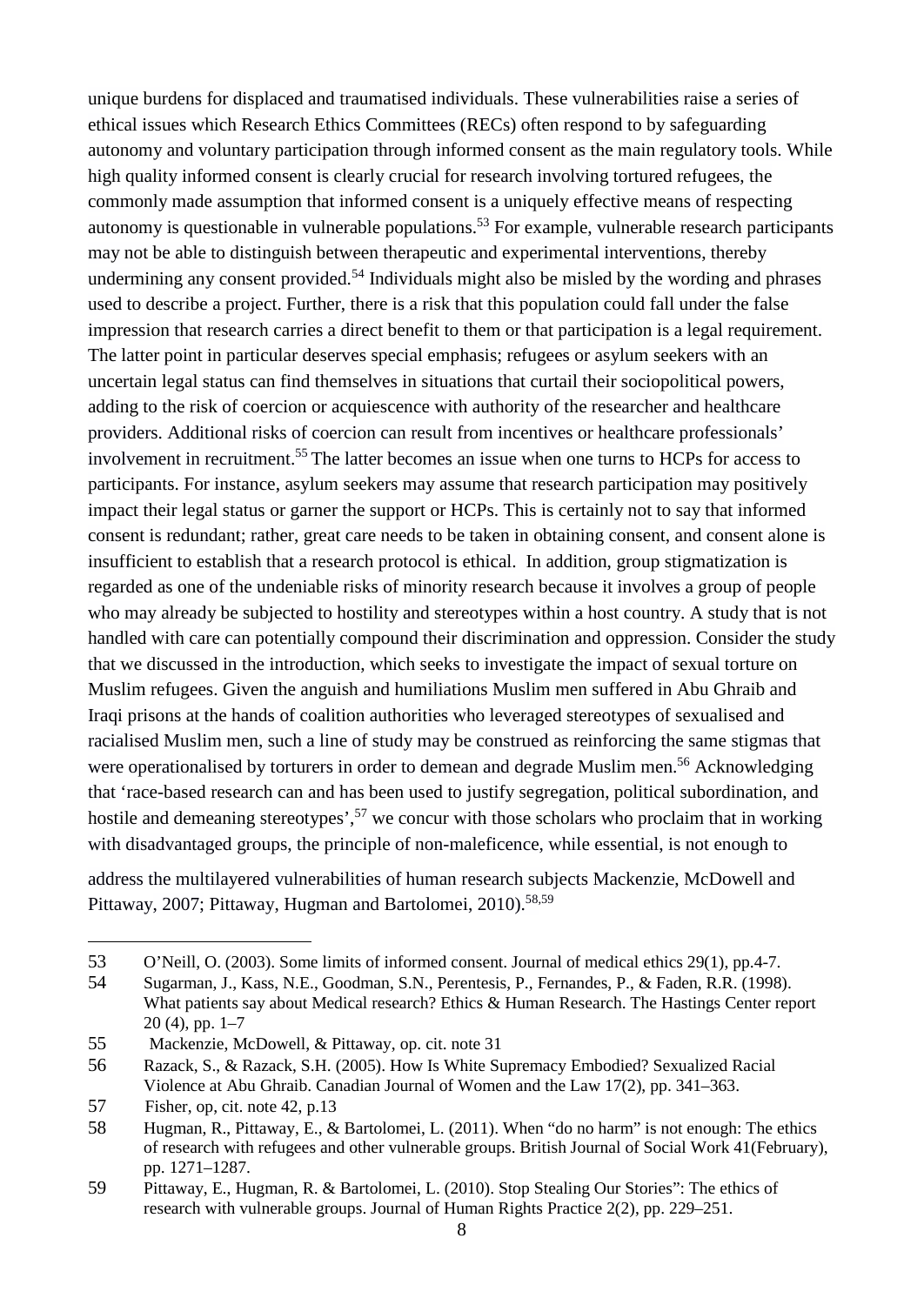#### Mistrust in authorities

Torture, by definition, is a trauma inflicted by or on behalf of authorities.<sup>60</sup> This renders it distinct from other forms of traumatic events such as car accidents, natural disasters or intimate partner violence. Abuse at the hands of authorities creates a general mistrust in those with power, including healthcare professionals. It seems that this association between power and experiences of abuse represents another level of vulnerability for this cohort<sup> $61$ </sup> - a vulnerability that is closely linked to trust. Trust involves making oneself vulnerable. As Dumouchel puts it, 'To trust is to act in such a way to give another agent power over us<sup> $52$ </sup>. Trust is the bone and marrow of clinical work because of the power imbalance and vulnerability of the patients. Likewise, some experts assert that for potential human research subject, trust is more imperative than informed consent. Trust seems to stem from a sense of confidence in a study being conducive to the patients' best interests and not bringing harm on participants. 63,64,65

While a trusting relationship is fundamental in all fields of medicine, it bears particular importance in the work of healthcare providers and their tortured patients. The fragility of this relationship lies in the risk of evoking a sense of helplessness in the patient and replicating a power dynamic associated with torture. What is more, any form of interview, be it for clinical or academic purposes, may invoke the memory of Home Office interviews for asylum seekers. Home Office interviews are often described as 'interrogations' and 'traumatising' by survivors. For instance, in the ongoing UK study with torture survivors that one of the authors initiated, many potential participants needed reassurance that the study was not associated with the Home Office.

Consequently, failing to put certain measures in place to safeguard patients against a potentially harmful study compromises the relationship between the healthcare provider and the tortured victim, ultimately jeopardising their treatment and health as well as the trust within the wider community of tortured refugees. As an example of this protectiveness in action, in the aforementioned project, a number of healthcare providers refused to display recruitment flyers for research participants in their buildings. It is plausible that these providers were concerned that doing so would have been seen as demonstrating a level of support for a study that they viewed as carrying too many risks for their patients. If the research distressed the participants, then it is likely that the treating clinician would be thought to have failed to protect and act in the best interest of her patient.

<sup>60</sup> Convention against Torture and Other Cruel, Inhuman or Degrading Treatment or Punishment. United

Nations General Assembly, December 1984. Retrieved 25 September 201[8 from](http://www.un.org/documents/ga/res/39/a39r046.htm)  <http://www.un.org/documents/ga/res/39/a39r046.htm>

<sup>61</sup> Mackenzie, McDowell, & Pittaway, op. cit. note 31

<sup>62</sup> Dumouchel, P. (2005). Trust as an Action. European Journal of Sociology 46(3), pp. 417–428

<sup>63</sup> [Kass, N.E,](https://www.ncbi.nlm.nih.gov/pubmed/?term=Kass%252520NE%2525255BAuthor%2525255D&cauthor=true&cauthor_uid=8891706) [Sugarman, J.](https://www.ncbi.nlm.nih.gov/pubmed/?term=Sugarman%252520J%2525255BAuthor%2525255D&cauthor=true&cauthor_uid=8891706), [Faden, R.](https://www.ncbi.nlm.nih.gov/pubmed/?term=Faden%252520R%2525255BAuthor%2525255D&cauthor=true&cauthor_uid=8891706), & [Schoch-Spana, M.](https://www.ncbi.nlm.nih.gov/pubmed/?term=Schoch-Spana%252520M%2525255BAuthor%2525255D&cauthor=true&cauthor_uid=8891706) (1996). Trust, The fragile foundation of contemporary biomedical research. The Hastings Center report, 26(5), pp. 25–29

<sup>64</sup> McDonald, M., Townsend, A., Cox, S.M., Paterson, N.D., & Lafreniere, D. (2008) Trust in health research relationships: accounts of human subjects. Journal of empirical research on human research ethics 3(4), pp. 35–47

<sup>65</sup> Resnik, D.B. (2011). Scientific Research and the Public Trust. Science and Engineering Ethics, 17 (3), pp. 399–409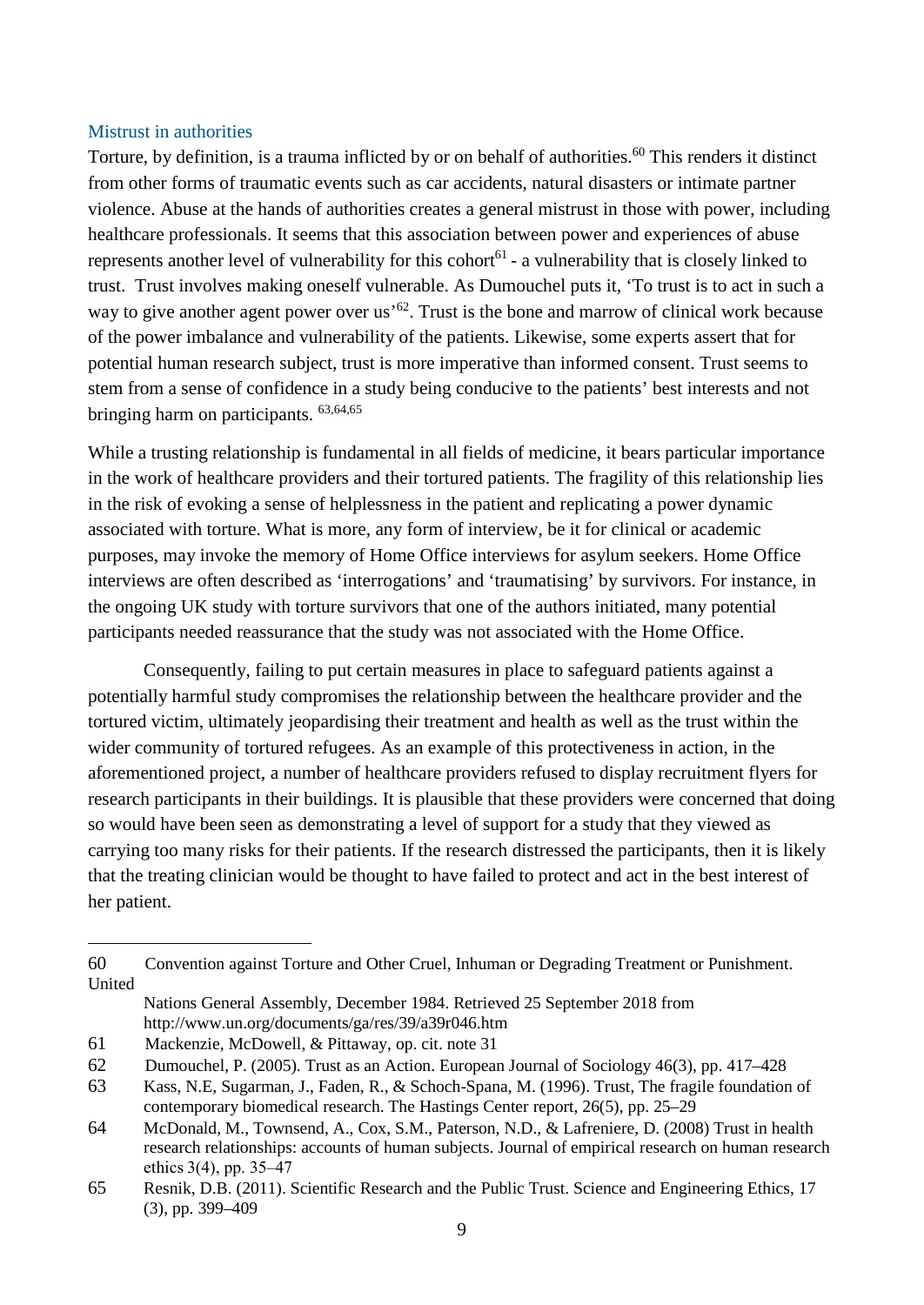Such gatekeeping is nearly always a good faith attempt to respond to specific risks in crosscultural research of vulnerable groups that are believed to be insufficiently addressed by bioethical codes. Yet, while gatekeepers have the intention to protect, they are also acting paternalistically in a way that requires further scrutiny.

### Paternalism

Paternalism can be defined as intervening to advance an individual's interests, but without their consent.<sup>66</sup> Paternalism can be divided into two general categories, soft and hard. In soft paternalism, agents are safeguarded against non-autonomous acts (such as harming themselves when under the influence of drugs), but hard paternalism prevents acts that are informed and voluntary. Let us suppose that a research study provides correct and thorough information to a potential participant, consent is informed and voluntarily given, and the torture survivor is not suffering from an acute psychiatric illness that renders him incompetent. The gatekeeper is also aware of these facts. In this case, gatekeeping will clearly be hard paternalism. What if, any, aspects of the torture survivor's vulnerability would permit such gatekeeping?

On the one hand, gatekeeping could be defended on the basis of the duties associated with a doctor-patient relationship which presuppose protection and care — a type of implicit request from the patient. On the other hand, one could also argue that gatekeeping protects the community of torture survivors against group stigmatisation, even if it is not a concern of the individual. However, such a presumption becomes problematic since individuals and communities do not have the chance to voice a preference and would have no knowledge that a research opportunity even exists. As such, a level of protection that requires complete silence about even the existence of a research project seems problematic to endorse. As Freedman<sup>67</sup> states: 'It is a terrible thing to be hated or persecuted; it is far worse to be ignored, to be notified that 'you don't count''.<sup>68</sup> In addition, it can be argued that healthcare professionals tend to underestimate patients' resilience, causing their assessment of a participant's vulnerability to be inconsistent with the individual's self-perception. Some palliative care researchers, for example, worry that 'protective power' may become 'oppressive' when it 'restict(s) rather than safeguard(s) opportunities to improved services'<sup>69</sup> When hard paternalism is justified, it is usually thought to be in cases where the intervention enforced is clearly better for the paternalised person than allowing them to make their own choice. However, in this case it is far from clear that denying the tortured refugees the option to take part in research would be better for those denied access; in fact it may be worse them to be further disempowered, after having already been silenced and marginalised.

The case for soft paternalism in this context is somewhat more plausible, but still ultimately problematic. In order to approve the research project as a whole, the REC must be persuaded that the benefits are proportionate to the expected risks for the participants, and that these risks have been minimised. The REC will also have satisfied itself of the appropriateness of the information to

<u>.</u>

<sup>66</sup> Dworkin, G. (2017). Paternalism. In: E.N. Zalta (Ed), The Stanford Encyclopedia of Philosophy. Retrieved January, 7, 2018 from<https://plato.stanford.edu/archives/win2017/entries/paternalism/>

<sup>67</sup> Freedman, B. (1975). A moral theory of informed consent. Hastings Centre Report 5(4), pp. 32–39

<sup>68</sup> Ibid: 32

<sup>69</sup> Witham, G., Beddow, A., & Haigh, C. (2015). Reflections on access: too vulnerable to research? Journal of Research in Nursing 20(1), pp. 28–37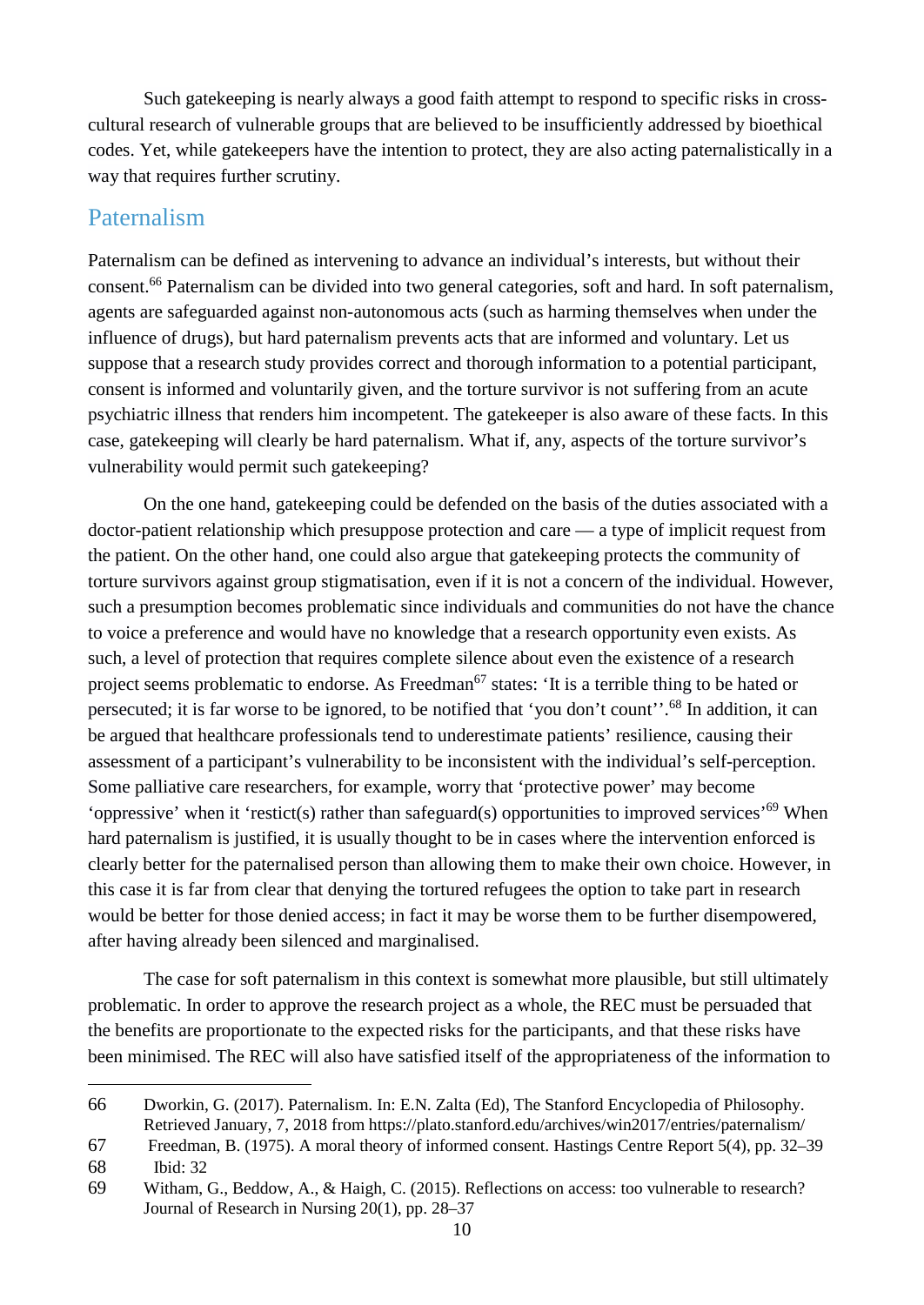be provided to research participants, and the consent process. This informed consent process will oblige the researcher to provide the participant with adequate information about the study and ensure that she is competent enough to comprehend it, weighing the risks versus the benefits in order to arrive at a voluntary decision.

Healthcare professionals may nevertheless believe that gatekeeping is justified on the grounds of soft paternalism, based on the belief that survivors might consent to take part in the study, despite the fact that they would not consent to join it were they fully aware of the risks and their own vulnerabilities. For example, they may believe that researchers will downplay potential harms to trauma survivors.<sup>70</sup> They will also be committed to maintaining the trust this community has placed in them. As a result, since it is typical for people to be cautious in situations of uncertainty, health care professionals may resort to gatekeeping as a protective measure and substitute the judgment of a potential participant with their own. Both hard paternalistic and soft paternalistic justifications of gatekeeping are in some tension with a robust commitment to respect for autonomy—assuming as they do either that individuals will not be able to make choices in line with what they take their interests to be, or that individuals are not entitled to make their own mind up. The latter will be doubly wounding given that this population is already highly marginalised.

However, framing the question for gatekeepers as one of respect for autonomy versus paternalism is at a deeper level somewhat misleading, as it overlooks the fluidity of vulnerability. Members of a marginalised population like sexually tortured refugees may be highly independent and autonomous in some contexts, but vulnerable in others. If so, the appropriate response to such contextual vulnerability is not paternalism, but an awareness of context and the facilitation of a supportive environment. In the final section we examine how a relational ethics, which views the self as relational and contextual rather than autonomous and fixed, and which focuses on needs, care and responsibility<sup>71</sup> could allow healthcare professionals to respond more usefully to issues associated with this subset of research participants.

## A Case for Relational Ethics

Relationalism and the acceptance of inequality and dependency in human relationships are central to the Ethics of Justice and Care, first coined by Carol Gilligan in 1982.<sup>72</sup> Its three central tenets are: 1) individuals are social and relational, 2) autonomy is a 'social capacity' and 3) there are particular socio-political conditions necessary to exercise autonomy.<sup>73</sup> Autonomy is seen as closely linked to social justice because an individual's welfare is increased or diminished depending on supportive or obstructive socio-political conditions. The conceptualisation of care is that of a 'moral practice' rather than a principle, and justice goes further than the mere focus on individual identity and autonomy; it also encompasses responsibility and the equalising of power imbalances.<sup>74</sup>

Harvard University Press

<sup>70</sup> Jaffe, A. E., DiLillo, D., Hoffman, op. cit. note 51

<sup>71</sup> Loue, S. (2000). Textbook of research ethics. Theory and Practice. New York: Springer

<sup>72</sup> Gilligan, C. (1982). *In a different voice: psychological theory and women's development. C*ambridge:

<sup>73</sup> Mackenzie, McDowell, & Pittaway, op. cit. note 31

<sup>74</sup> Tronto, J.C. (1993). Moral Boundaries. A Political Argument for an Ethics of Care. New York, London: Routledge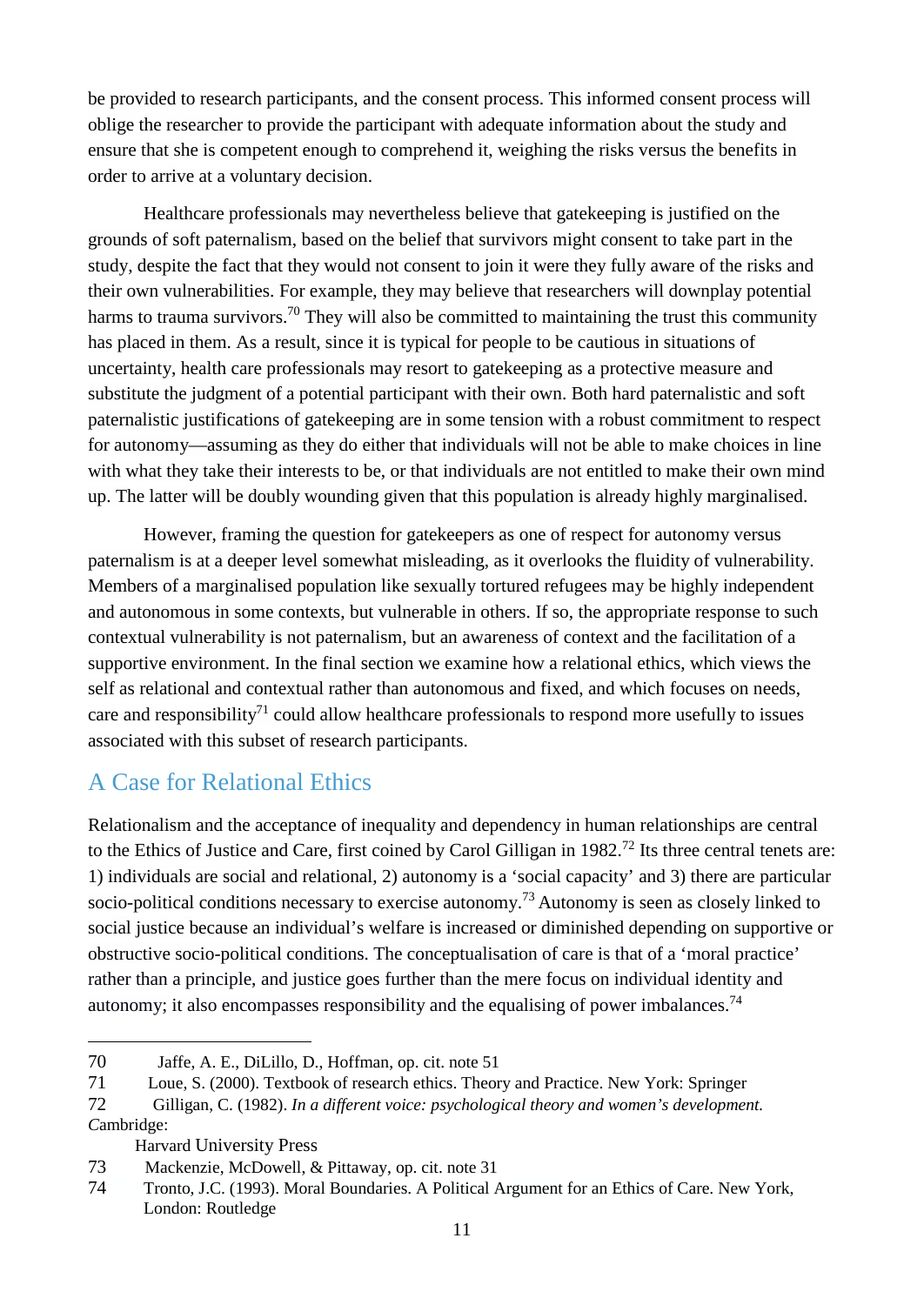Relationalism does not ignore the otherness of the 'other' nor the positioning of the individual in terms of culture, gender, socio-economic variables and power. Having briefly sketched the fundamentals of relational ethics firmly in place, let us apply these principles to the particular issue of gatekeeping by healthcare professionals in connection with torture survivors.

It could be argued that traumatised refugees require additional—and sometimes different measures due to inequalities in liberties and opportunities. Gatekeeping is then justified as a special procedure to account for those particular vulnerabilities. Yet, while healthcare professionals act as gatekeepers with the intention of protecting their patients where the research codes of bioethics are not robust enough, they are still operating within a paternalistic framework, which inadvertently can cause further marginalization of an already disadvantaged group. Indeed, the challenge that gatekeepers of tortured refugees face is a difficult one: how to adequately respond to their vulnerabilities without being overly paternalistic – how to be protective and diligent without becoming stifling and oppressive, which is likely to reinforce the status quo of silence and domination.

The common goal of all stakeholders is to support survivors without taking away their rights to make choices on their own behalf. Crucial to doing so is moving the notion of respect for autonomy away from an abstract idea and towards a situated one that takes account of power and intersectional disadvantage. This contextualization, which is missing in Principlism, allows us to sufficiently acknowledge the vulnerability and inequality of human research subjects by turning 'the tide of moral discussion' from 'objectivity and detachment'<sup>75</sup> to a relational ethics of justice and care. In what follows, we will outline the concrete response that arise by adopting this alternative perspective in research concerning tortured refugees. Mackenzie et al<sup>76</sup> rightly point out that autonomy is contextual and its exercise hinges on the provision of rights in form of 'social, political and economic protections'.<sup>77</sup> It is the limitation of these rights in the case of displaced and traumatised individuals that infringes on their capacity to exercise autonomy. People are vulnerable not according to a specific definition of vulnerability, but they are vulnerable as it relates to a certain set of socioeconomic circumstances. For instance, the command of a language, a robust social support system, employment and financial power as well as the time elapsed since trauma can modulate vulnerabilities.78,7980 There is neither one reality nor one identity—both are multidimensional and intersectional, $81$  and vulnerabilities occur at these intersections (like trauma,

<sup>75</sup> Gilligan, C. (1982). In a different voice: psychological theory and women's development. Cambridge: Harvard University Press.

<sup>76</sup> Mackenzie, McDowell, & Pittaway, op. cit. note 31

<sup>77</sup> Ibid: 302

<sup>78</sup> Bogic, M., Njoku, A., & Priebe, S. (2015). Long-term mental health of war-refugees: a systematic literature review. BMC International Health and Human Rights. 15(1).

<sup>79</sup> Kim, I. (2015). Beyond Trauma: Post-resettlement Factors and Mental Health Outcomes Among Latino and Asian Refugees in the United States. Journal of Immigrant and Minority Health 18(4), pp. 740–748.

<sup>80</sup> Young, M.Y., & Chan K. J. (2015). The psychological experience of refugees: A gender and cultural analysis. In: S. Safdar & N. Kosakowska-Berezecka (Eds.), Psychology of gender through the lens of culture: Theories and applications. Cham, Switzerland: Springer International Publishing, pp. 17-36.

<sup>81</sup> Crenshaw, K. (1991). Mapping the Margins: Intersectionality, Identity Politics, and Violence against Women of Color. Stanford Law Review 43(6).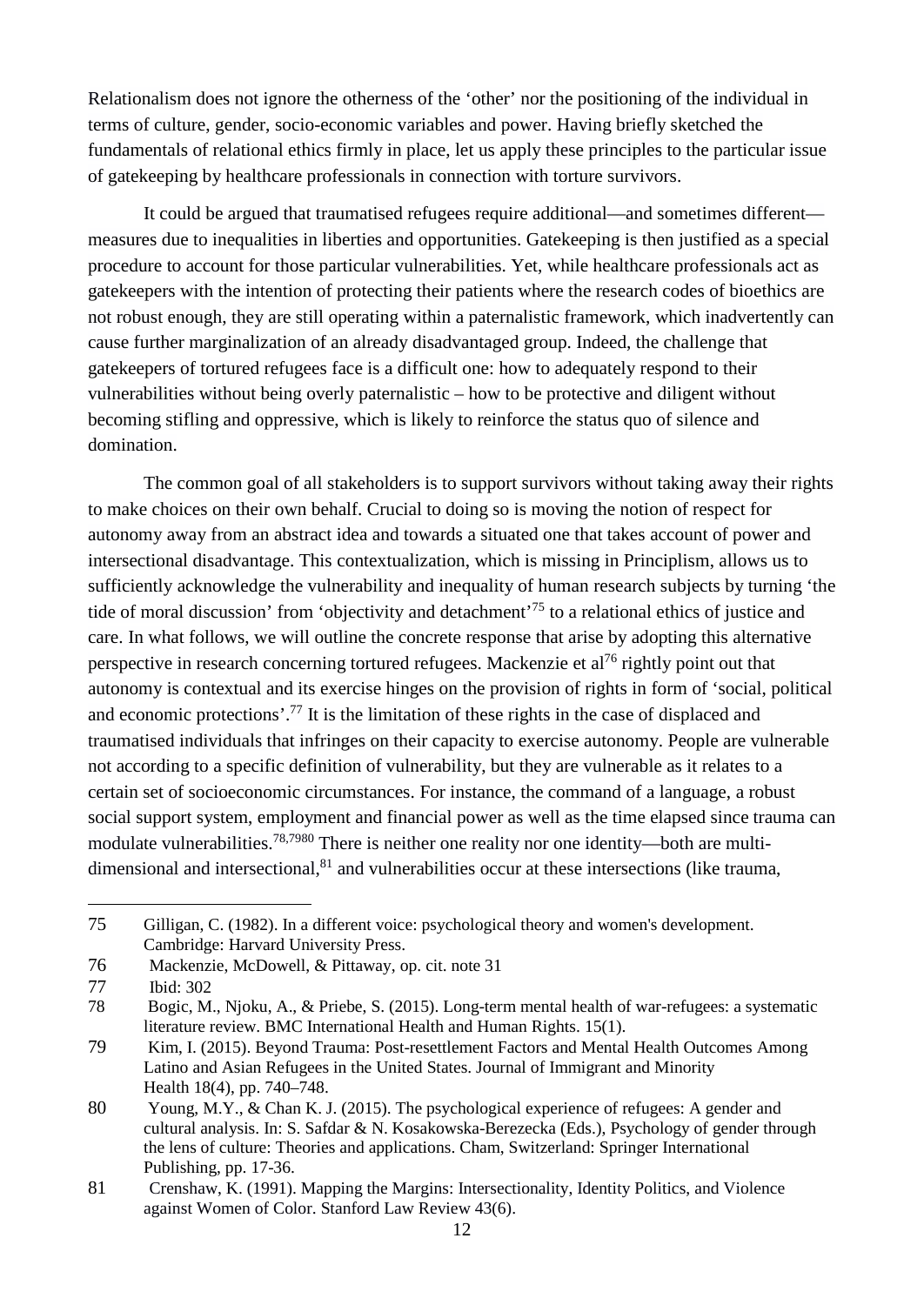migration, race and so on). It also is important that healthcare professionals bear in mind the power imbalance between patients and doctors as to not attribute realities arising from this context to patient's characteristics themselves.<sup>82</sup> For instance, a torture survivor may seem silent and unwilling to speak in one context but articulate and opinionated in another. Similarly, the mere fact that 'care' is needed indicates a power imbalance—the interaction between the healthcare provider and the tortured refugee is not based on a relationship between equals. We cannot assume that we truly know the position of the 'other', even when our best intentions suggest otherwise. Hence, it is vital that the care provider be honest, self-reflexive and able to regularly re-assess the process of caring. Equally important, the parameters of care must not be viewed as fixed and rigid but instead temporal and fluid. Ephemeral vulnerability does not necessarily translate into a permanent loss of autonomy across all aspects of life.<sup>83</sup> For example, psychopathology is one reason for gatekeeping by HCPs, yet there is evidence that mental health of tortured refugees depends on a myriad of other pre- and post-migratory factors, which may render some more resilient than others over time.<sup>84</sup> Furthermore, studies involving minorities have the potential for wide cultural and political implications, and if ignored, this failure to investigate can compound their vulnerabilities. Robert E. Goodin <sup>85</sup> rightly points out that 'research vulnerability' is not solely determined by particular characteristics of the participant but also the dynamic of the investigation where the well-being of a human subject depends on the conduct of the researcher. Ethical frameworks that emphasise the detachment of a scientist overlook their moral obligations to human research subjects. In truth, the cultural and social aspects of reality can never be fully eliminated to create neutral, value-free and apolitical research. When research with minorities does not take into account their histories of oppression and power imbalances, it runs the risk of replicating those very dynamics.<sup>86</sup> In this sense, the investigator has a duty to lessen those vulnerabilities. Therefore, it is the moral duty of the researcher to first not diminish the participant's capacity for autonomy and second, to even enhance that capacity.87,88

In fact, the caring relationship also places the responsibility on healthcare providers to support the need of traumatised refugees to regain power and autonomy. It is becoming increasingly evident that torture involves a re-making of meaning and re-examining of beliefs and values in one's life.<sup>89</sup> Hence, gatekeeping runs the risk of suppressing the political agency of torture survivors who may be keen to seize a research opportunity in order to speak out about their demise and advocate for their peers. As feminist and social work theorists argue, justice calls for research to

1

86 Fisher, op, cit. note 29, p.13

88 Tronto, op. cit. note 80

<sup>82</sup> Witham, Beddow, & Haigh, op. cit. note 69, p. 35

<sup>83</sup> Ibid: 146

<sup>84</sup> Young, & Chan, op. cit. note 80

<sup>85</sup> Goodin, E. (1985). Protecting the Vulnerable: A Reanalysis of our Social responsibilities. Chicago: University of Chicago Press

<sup>87</sup> Hugman, Pittaway, & Bartolomei, op. cit. note 58

<sup>89</sup> Bracken, P. (2001). Post-modernity and post-traumatic stress disorder. Social Science & Medicine 53(6),pp. 733-743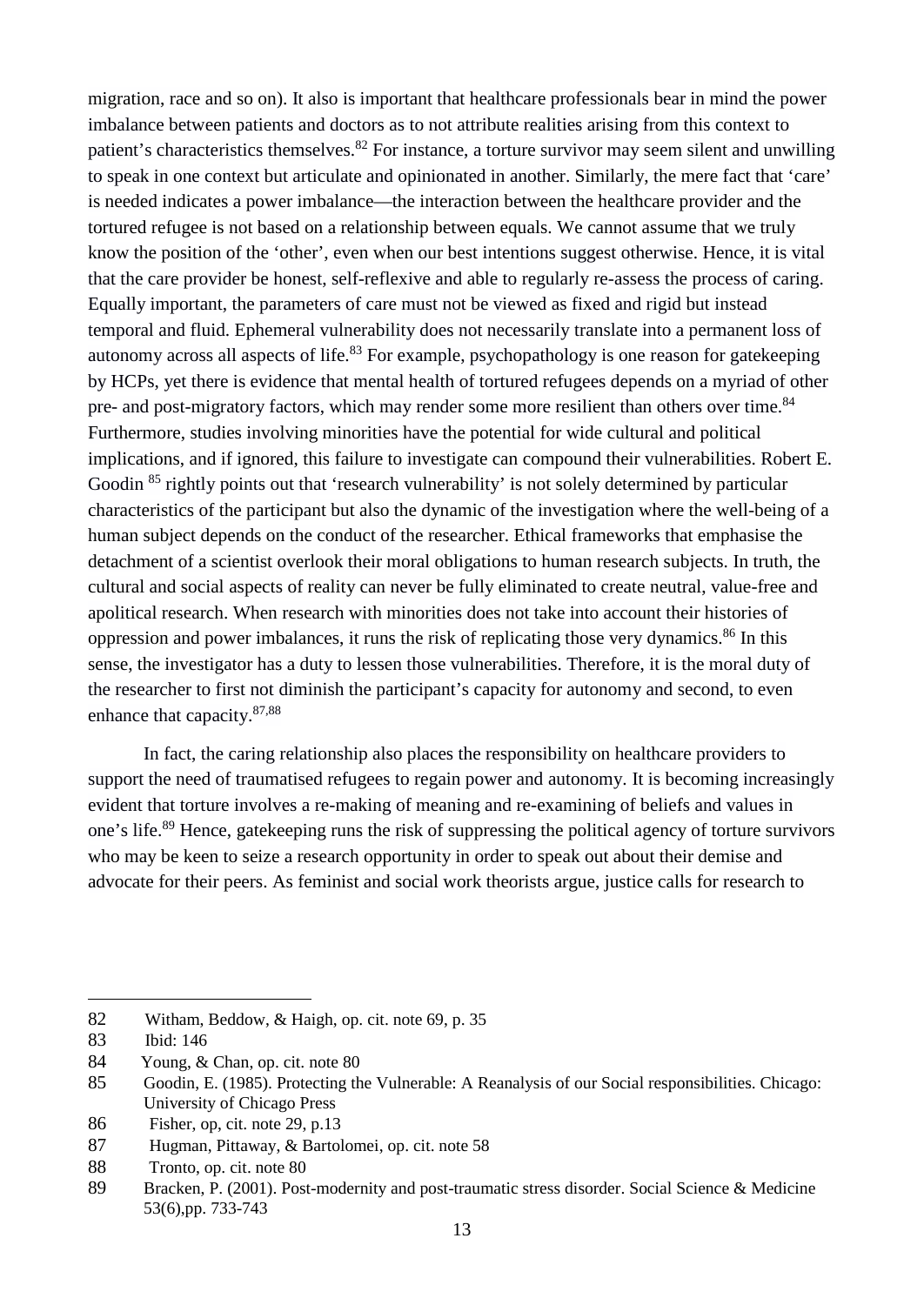take structural oppressions and discriminations into consideration.<sup>90,91</sup> Such considerations may help to counteract the helplessness and powerlessness that is generated by torture.

By extension, a framework that regards individuals as relational, autonomy as a 'social capacity' and enhancing agency as the purpose of care requires HCPs engage with researchers and deliberate on ethical conflicts. This duty bears upon them because of other dimensions of the power imbalance that inform the normative notions of 'good' and 'harm', consent and information, and purpose and benefit, all of which are grounded in Eurocentric, liberal and individualistic perceptions which do not necessarily carry the same weight cross-culturally and cross-ethnically.<sup>92</sup> A torture survivor's understanding of what is in their best interest and what constitutes harm may vary depending on ethno-cultural and socioeconomic variables.

Unless we integrate the voices of traumatised refugees at all stages of care as well as research, we are imposing 'foreign' norms on them, contributing to their marginalisation and perpetuating the cycle of Knowledge production that is neither beneficial nor relevant to them.<sup>93</sup> Such engagement is vitally important as it relates to the most sensitive topics, such as sexual violence, because what we regard sensitive is also shaped by socio-cultural and political factors.

There is no denying that an ethical approach of 'practice' rather than principlism might be challenging to implement, for two main reasons: first, it fails to offer fixed and transparent recommendations for researchers and clinicians to follow; second, it overlooks the stress that is put on an already overstretched and challenged workforce, namely healthcare professionals working with vulnerable groups. However, we would argue that the relational ethics of justice and care is offering a conceptual framework for an activity that has been at the core of modern medicine for many years and is increasingly becoming recognised as a gold standard of academia too, the practice of patient and participation involvement.<sup>94</sup> Depending on the organisation and patients, this can take place in various forms, from research ethics advisory groups comprising a culturally diverse group of patients to developing ethical guidelines in collaboration with patients to participatory research where communities are involved in research design and planning from the very outset of a project.

### Conclusion

1

This essay critically evaluated the ethical questions surrounding healthcare professionals' control of access to sexually tortured refugees for the purpose of research recruitment. In summary, the duty of healthcare professionals to minority populations brings upon them serious responsibilities that are not sufficiently captured in the four principles approach to bioethics. The framework of

<sup>90</sup> Butler, I. (2000). Critical Commentary: A Code of Ethics for Social Work and Social Care Research. British Journal of Social Work 30,pp. 239–248

<sup>91</sup> Dominelli, & Holloway, op. cit. note 28

<sup>92</sup> Rogers, & Kelly, op. cit. note 39

<sup>93</sup> Pittaway, Hugman, & Bartolomei, op. cit. note 59

<sup>94</sup> Wicks, P., Richards, T., Denegri, S. & Godlee, F. (2018). Patients' roles and rights in research. BMJ.

 <sup>362:</sup>k3193